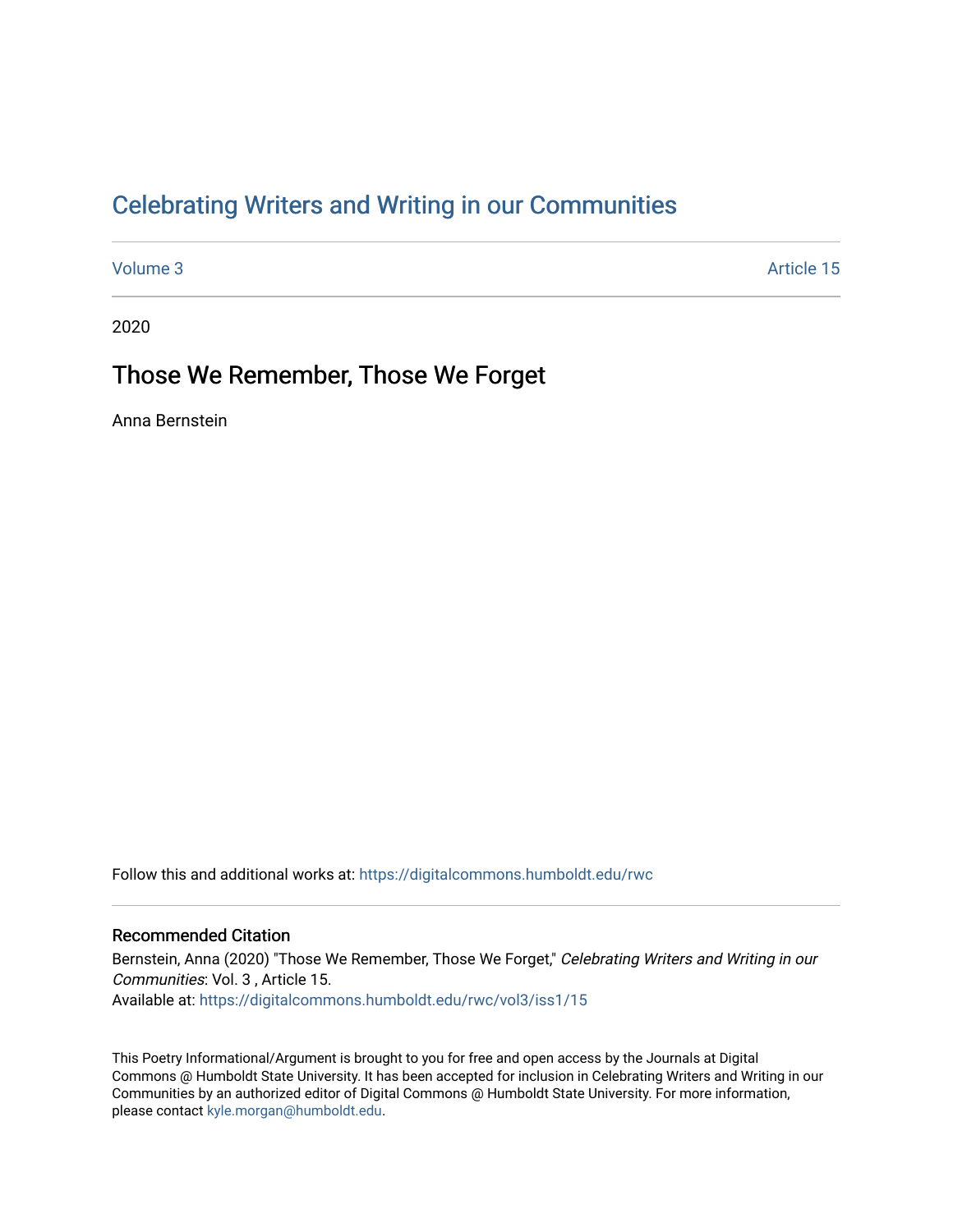# **Those We Remember, Those We Forget**

## **By Anna Bernstein**

When they look around and see the suffering of others,

more often than not, people say nothing.

More often than not, they keep their heads down.

More often than not,

they will not be inconvenienced by the misfortunes of others.

They will do nothing, say nothing.

They fear conflict.

They fear difficulty.

They bury their conscience.

They swallow their voice.

They sew their mouths shut.

And as times goes on, as the voice remains buried,

the voice begins to die,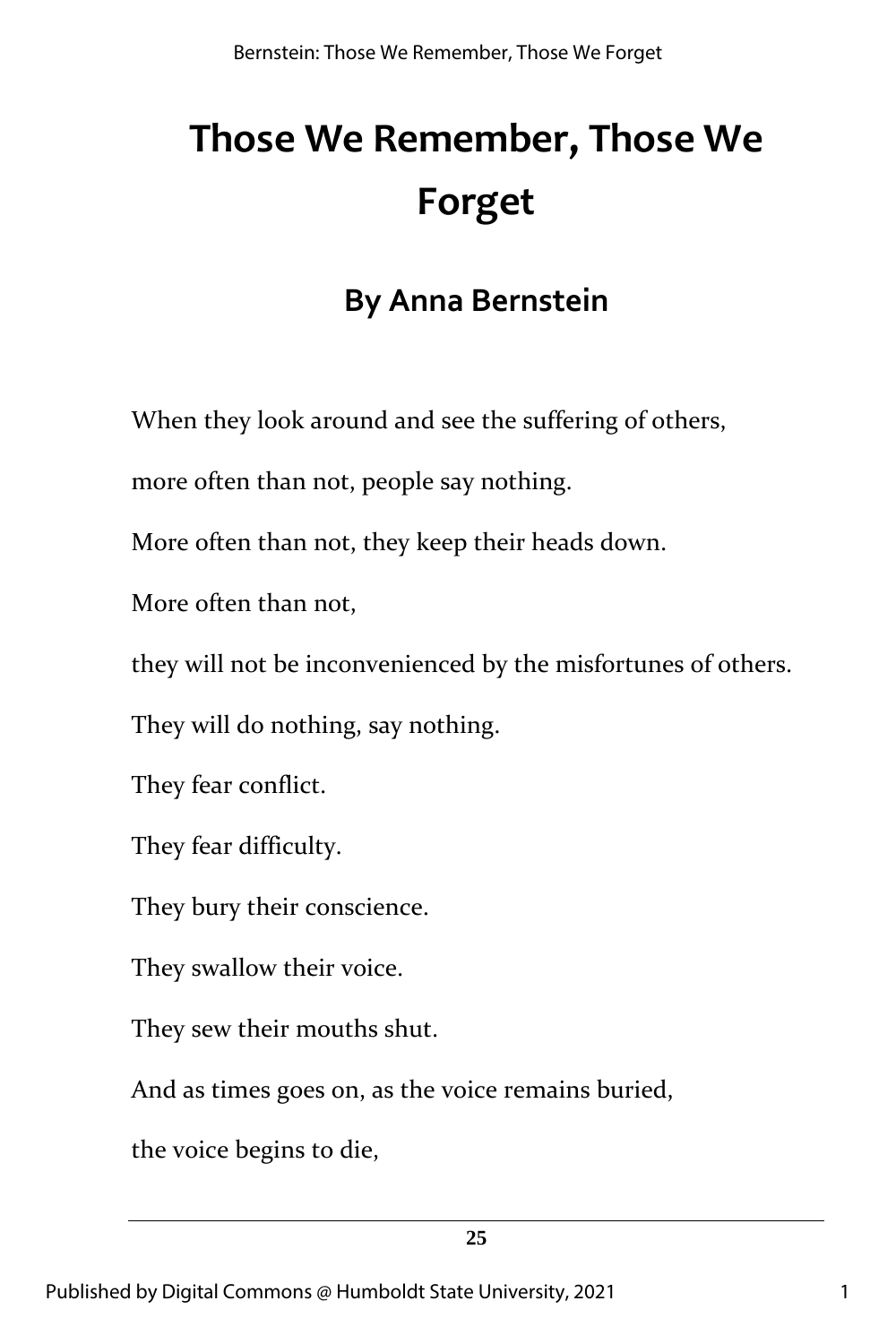festering in the depths of the soul.

Suffering, crying to be released, it begs to be heard.

To speak.

It wants to sing out against evil and injustice.

It wants to speak up for righteousness and equality.

Writhing and thrashing it struggles against the rot that creeps into its flesh.

. But the mouth of its host is sealed shut,

impenetrable, steadfast, unwavering,

like iron bars that line a cell, or a cage.

The host is too afraid to let the voice be free.

And the voice cannot escape.

The voice is trapped in its cage.

And silently it sobs as the dark and the rot of disuse envelopes it.

It cannot be free.

It cannot sing.

It cannot be heard.

The names of these people are unknown to us,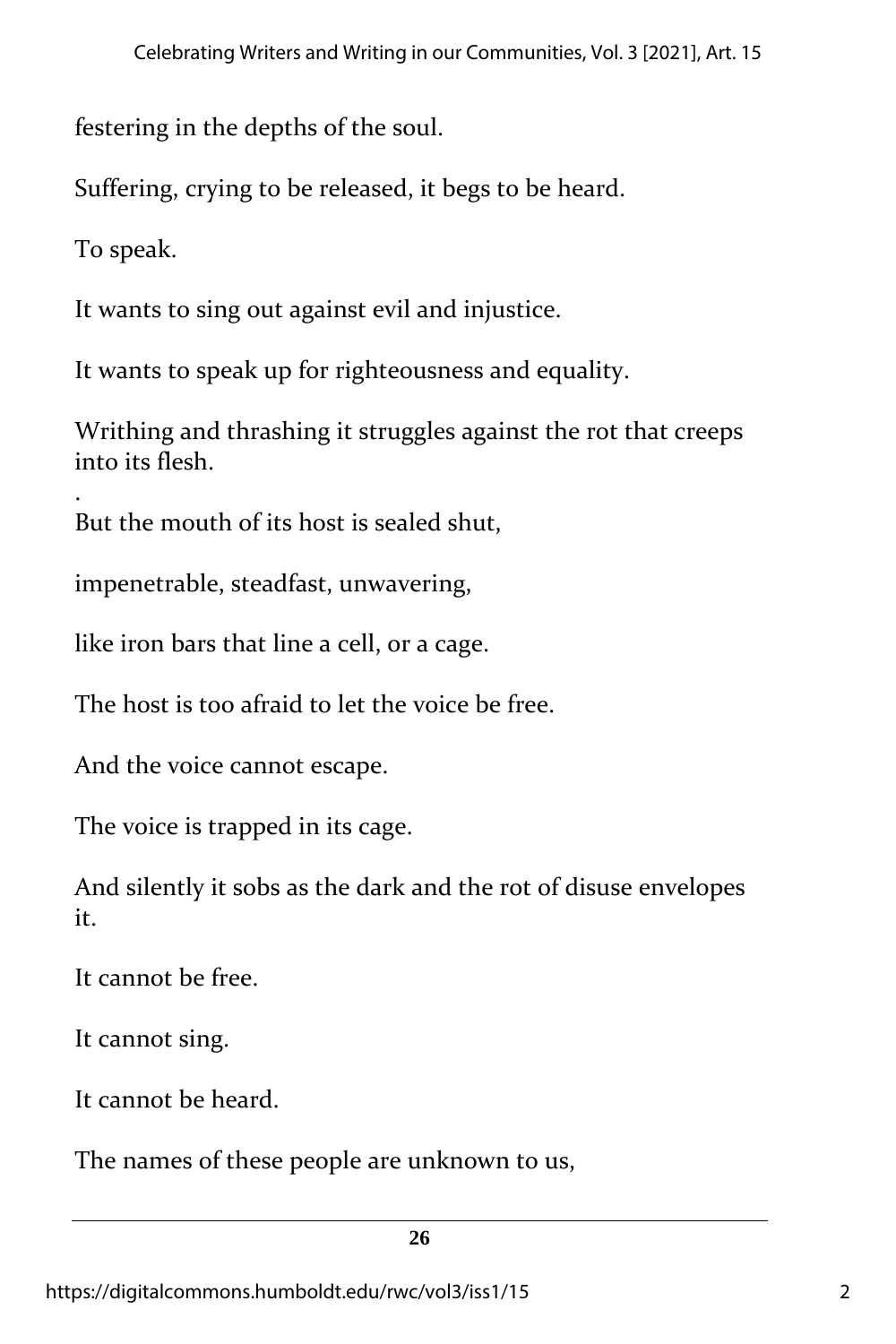forgotten in the infinite expanse of our history.

Those who say nothing, who stand by,

who swallow their voices,

cause no change,

make no difference,

leave no mark.

They do not better our world.

It is the name of the person who faces their fears,

for their reputation,

for their safety,

for their lives.

That is remembered.

The person who uses their voice.

Who opens their mouth to let their voice sing out

against what is wrong,

against injustice,

against the evil of this world.

Who is extraordinary.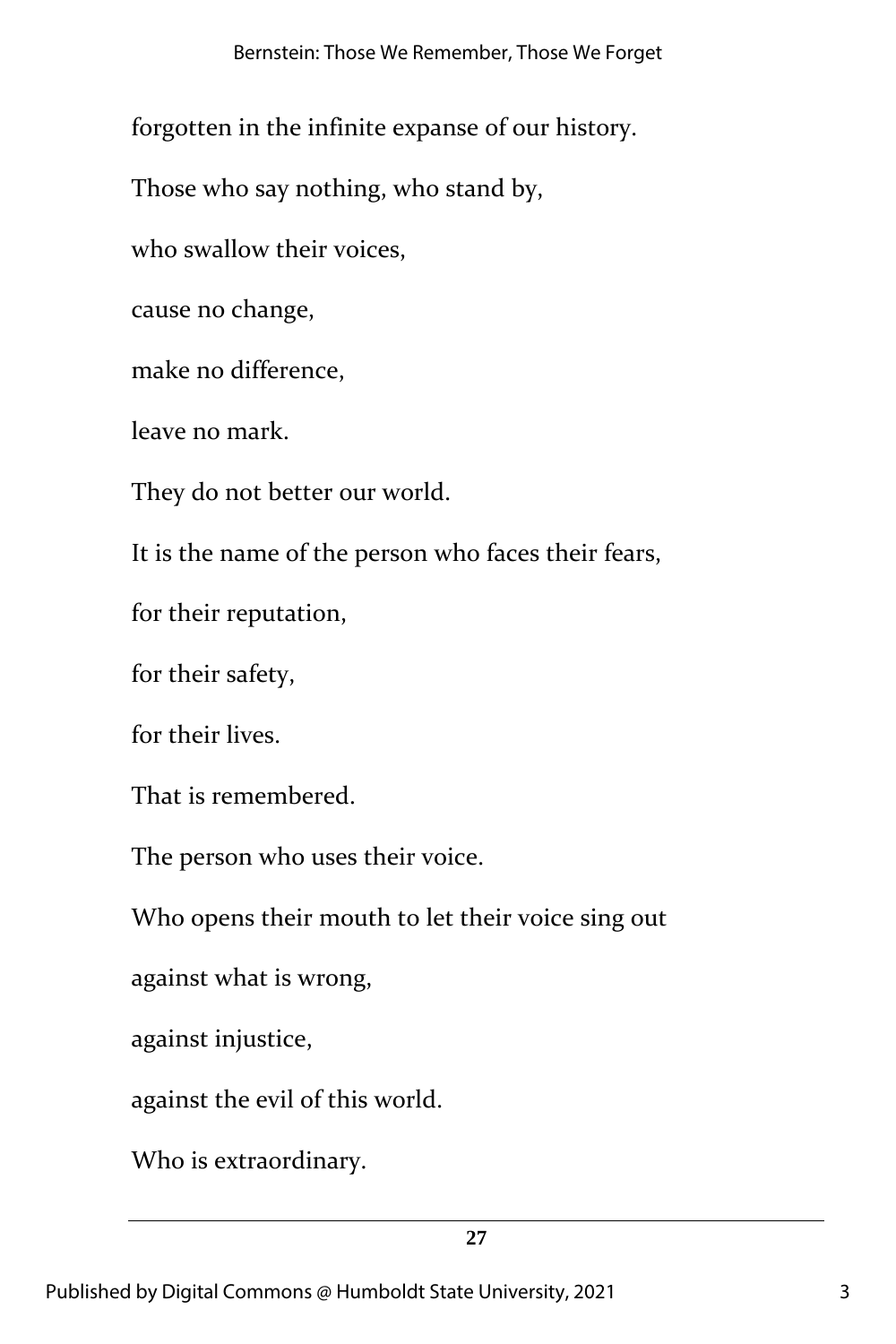The voice of this person thrives.

It dances through the air

filling the heads of the people,

filling the voids of hate,

filling the world with the power

of what is right.

Of what is good.

Of change.

This voice is not stuck,

is not caged,

is not dying.

For its host has not buried it,

has not hidden it away.

Has not caged their voice.

Has not confined it to the darkest, dankest, depths of their soul.

*This* host has opened the gates,

and released their beautiful, thriving voice:

strong,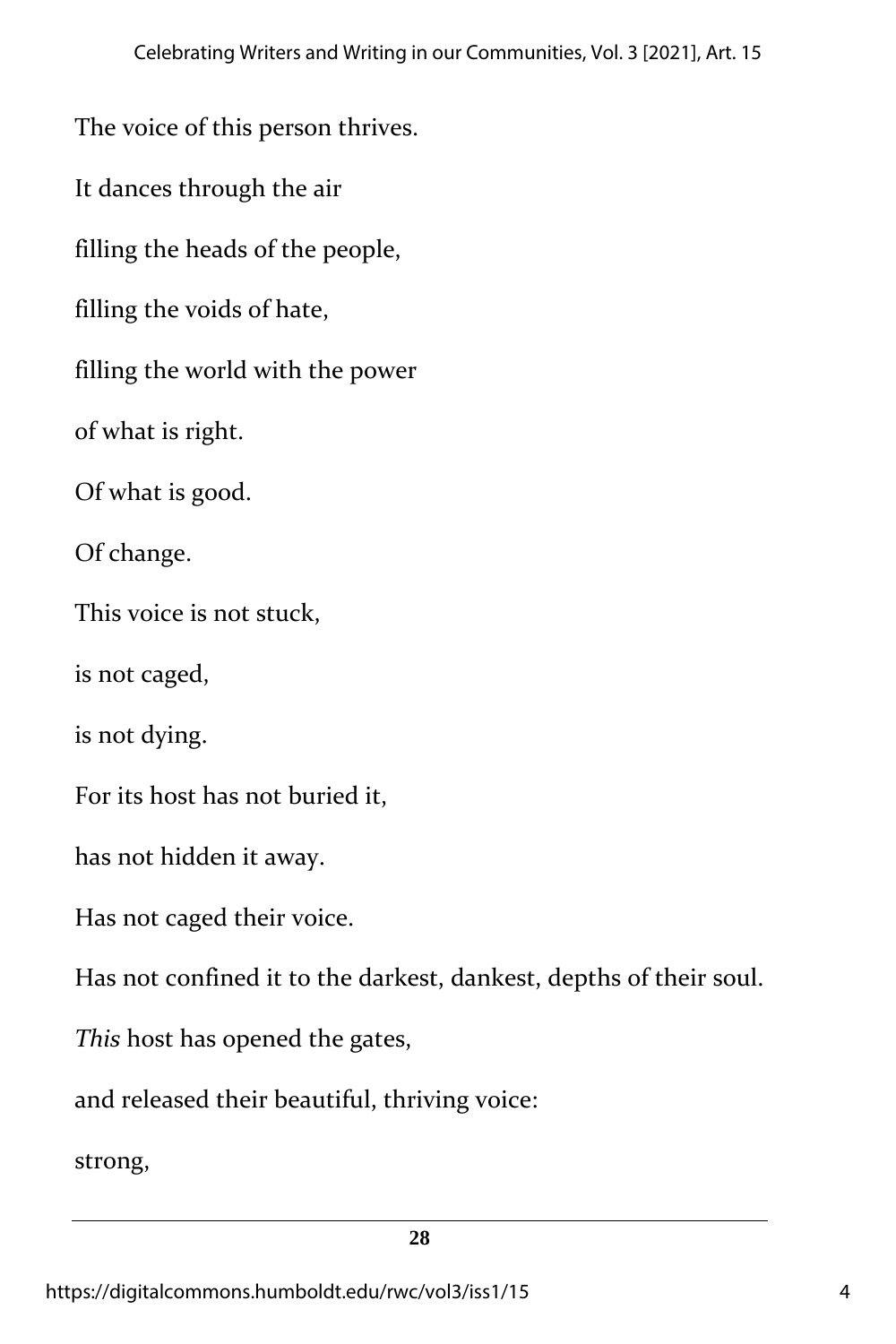flourishing,

radiant,

from the power of use.

This person, their name, their voice,

is remembered,

is cherished,

is respected.

They better our world.

When we speak out,

when we face our fears,

when we release our beautiful, pure voices

that sing out for justice

for respect,

for equality,

we become a greater being.

We become a beacon

of goodness,

of righteousness,